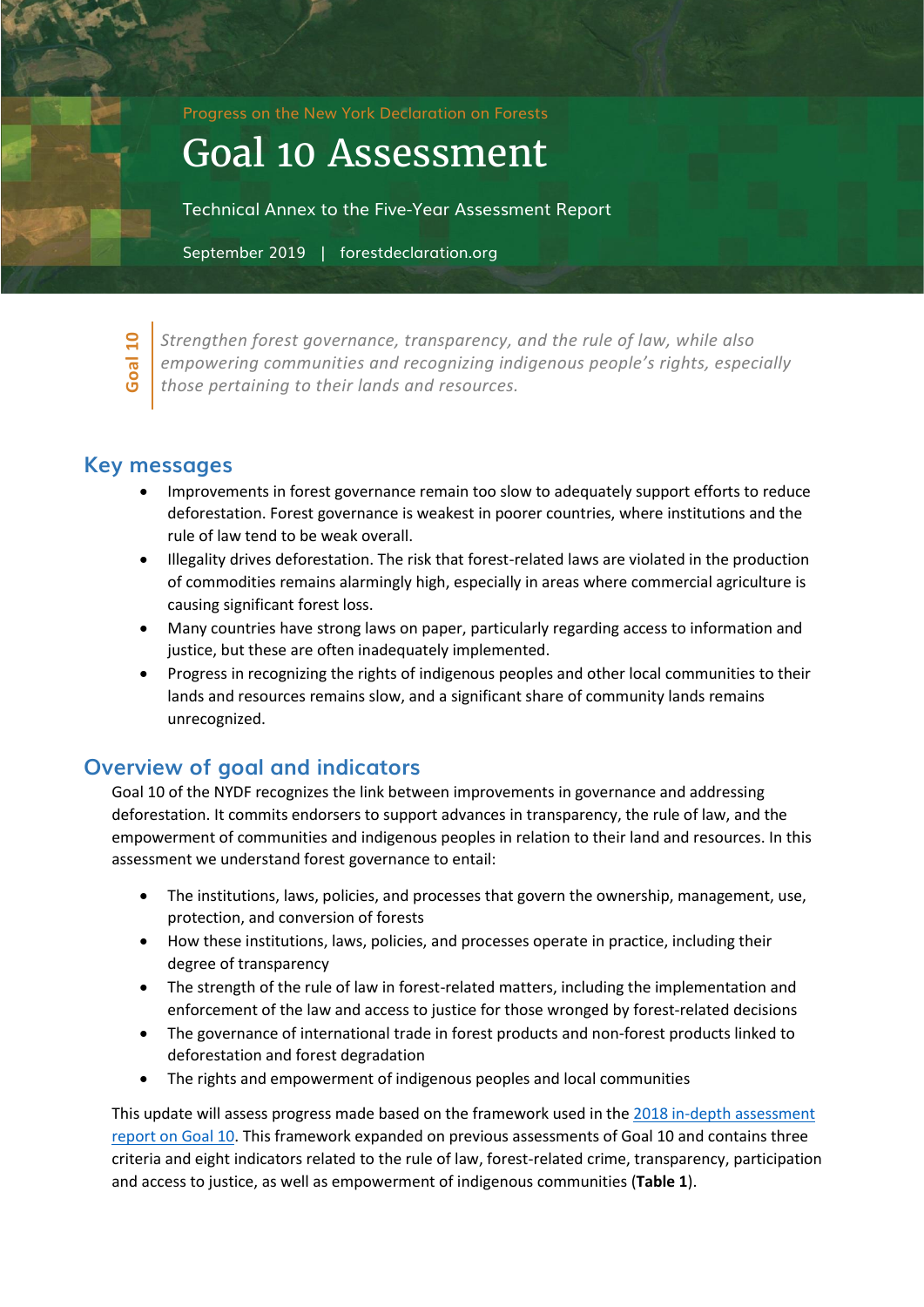| <b>Criteria</b>                     | <b>Indicator</b>                                        |
|-------------------------------------|---------------------------------------------------------|
| 1. Governance, the rule of law, and | 1.1 Legal and policy frameworks governing forests       |
| forest-related crime                | 1.2. Illegality in and around forests                   |
|                                     | 1.3 Demand-side measures and international cooperation  |
| 2. Transparency, participation, and | 2.1 Transparency and access to information              |
| access to justice                   | 2.2. Participation in decision-making                   |
|                                     | 2.3 Access to justice                                   |
| 3. Empowering and ensuring the      | 3.1. Rights of indigenous peoples and local communities |
| rights of indigenous peoples and    | 3.2. Empowerment of communities                         |
| local communities                   |                                                         |

#### **Table 1. Criteria and indicators to track Goal 10**

## **Findings**

#### **Criterion 1: Governance, the rule of law, and forest-related crime**

#### Indicator 1.1 Legal and policy frameworks governing forests

Last year's Goal 10 in-depth assessment found that countries with weak forest laws and policies, insufficient enforcement, and high levels of corruption experience higher rates of deforestation than countries with stronger legal frameworks and institutions. This year, we found that, while some countries, such as Indonesia, have made notable improvements in their efforts to reduce illegal activities, progress remains slow. $1$ 

#### Policy efforts to reduce deforestation

The United Nations Environment Programme (UN Environment) released a first-of-its-kind comprehensive and comparative analysis on environmental policy in early 2019 (the UN Environmental Rule of Law).<sup>2</sup> It found that 176 countries have environmental frameworks, 150 have embedded environmental protection or the right to a healthy environment in their constitution and 164 countries have created cabinet-level bodies responsible for environmental protection. While these are impressive figures, the report also concluded that, in many cases, compliance with environmental regulation is sketchy. A few of the factors identified in the study that are inhibiting forest protection are the perception that environmental laws will hinder development, a lack of funding for environmental agencies, corruption, and a lack of participation from civil society.<sup>3</sup>

The UN Environment study reflects the findings of Climate Focus' and Chatham House's 2018 assessment on forest governance. Nine countries were assessed: Brazil, Cameroon, Democratic Republic of the Congo, Ghana, Indonesia, Lao People's Democratic Republic, Malaysia, Papua New Guinea, and Republic of Congo. While all nine countries studied had made progress in strengthening their laws and policies tackling illegal deforestation, most had major inconsistencies within their forest legislation and a lack of political will to effectively address deforestation.<sup>4</sup>

Good news from Indonesia, where there have been significant improvements in policy efforts to reduce deforestation. Global Forest Watch linked the [60 percent decline](http://www.forestdeclaration.org/goals/goal-1) in primary forest loss between 2016 and 2017 to the government's 2016 presidential regulations prohibiting commercial development in peatlands, even in areas already licensed for conversion to oil palm or timber.<sup>5</sup> Moreover, Ghana and the Côte d'Ivoire are expected to release action plans this year as part of their commitment to curb deforestation in the cocoa sector and strengthen reforestation.<sup>6</sup> The Ghanaian government has pledged to halt forest conversion for cocoa production and eliminate illegal production in protected areas.7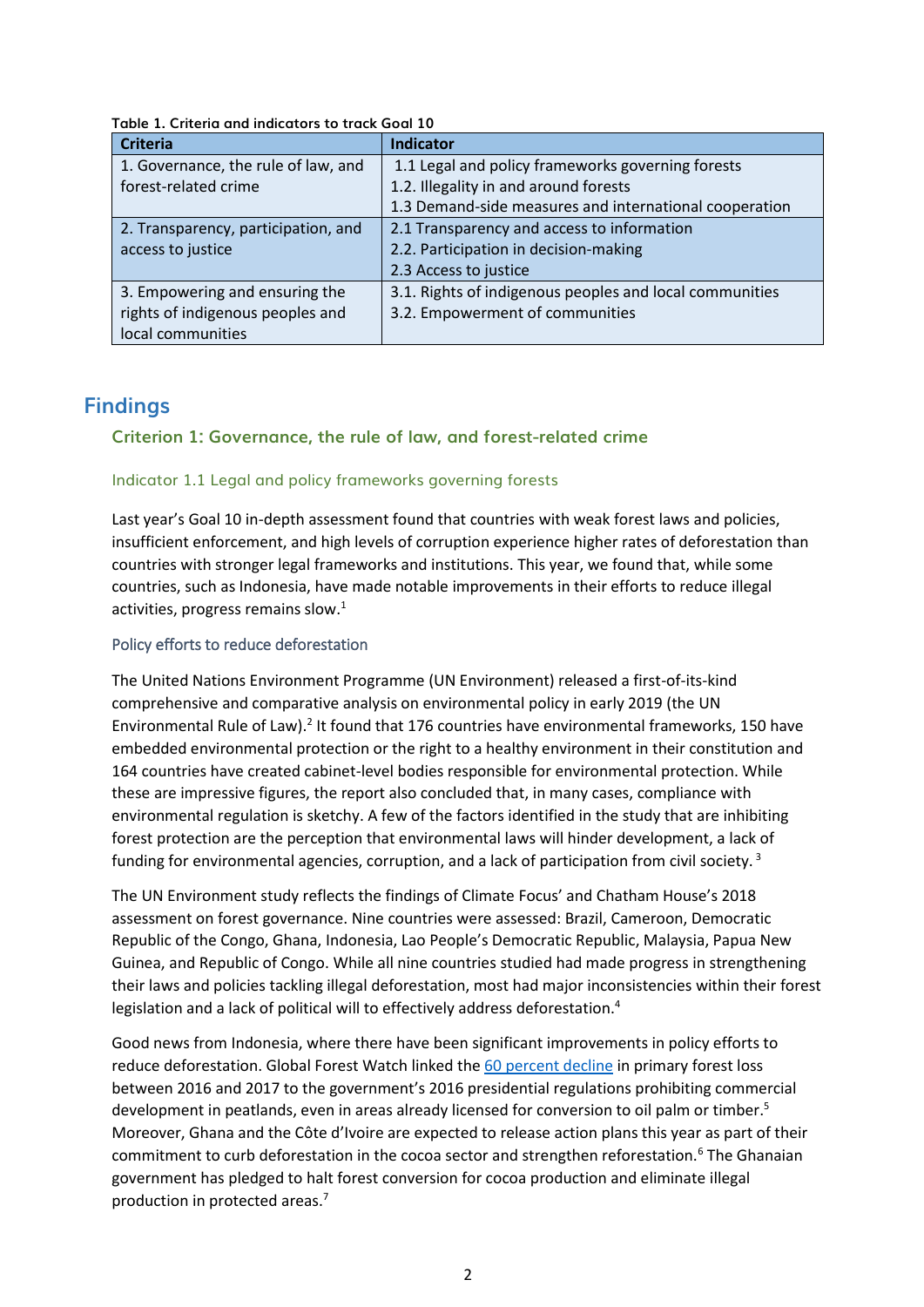#### Laws and policies hindering forest protection

Overall, however, global progress in strengthening forest governance remains slow. Amendments to forest laws in the past two years have allegedly weakened forest protection in some countries. A study by the University of São Paulo and the KTH Royal Institute of Technology in Stockholm found that an article amended in the Brazilian Forest Code in 2018 may release between 7 and 15 million hectares of protected forest for clearance.<sup>8</sup> The amended code now allows concessioners to reduce the legal reserve requirement from 80 to 50 percent if the state they are in allocates at least 65 percent of its land as natural reserves (i.e. conservation units or indigenous reserves). This may mean that as soon as a state passes the 65 percent protection threshold, concessioners will be allowed to deforest a larger portion of their land.<sup>9</sup>

Moreover, the new Brazilian administration issued an decree in January 2019, which hands responsibility for indigenous land demarcation to the Ministry of Agriculture.<sup>10</sup> This decision has been criticized by many entities, particularly by the indigenous affairs agency (FUNAI), which was previously responsible for this task.<sup>11</sup> After legal challenges and protests by indigenous groups, Brazil's Congress reversed this change in May 2019, returning land demarcation authority to FUNAI.<sup>12</sup> In Russia, a law which reduced protected spawning forest area from one kilometer to 50-200 meters will come into force in July 2019. It is expected to put 50 million hectares of forests in risk of clearance.<sup>13; a</sup>

#### Indicator 1.2. Illegality in and around forests

Last year's assessment found that almost half of all tropical deforestation in recent decades was due to the illegal conversion of forests for commercial agriculture, in particular for the 'big four' commodities: palm oil, soy, pulp/timber, and cattle/beef. It also found that legality risks vary by commodity and that legality risks are significantly higher in tropical countries (**[Figure 1](#page-3-0)**).<sup>14</sup>

While global data on illegal deforestation for 2018 have not yet been published, there are a few cases of illegality in and around forests that have been recorded this year. The Monitoring of the Andean Amazon Project, for instance, reported that deforestation rates as a result of [illegal gold mining](http://www.forestdeclaration.org/goals/goal-4) have risen to a new record in the Peruvian Amazon. During 2017 and 2018, more than 18,400 hectares were cleared. This figure is the highest recorded since 1985.<sup>15</sup>

Progress in halting corruption and improving enforcement has also been limited. In Indonesia, an article published this year found that several Indonesian plantation companies failed to pay around USD 1.3 billion in fines and penalties associated with illegally clearing land with fire.<sup>16</sup> Moreover, new corruption cases in Indonesia have been reported since last year's report, which has led, among other activities, to the clearing of a 10,000 hectare area in Sulawesi. $17$ 

#### Indicator 1.3 Demand-side measures and international cooperation

In our last update report of Goal 10, we found that several major consumer countries have adopted regulations on timber legality that place obligations on timber importers to avoid deforestation. While promising, these laws were found to suffer from potential compliance loopholes and weak enforcement mechanisms. While limited data has been published on this since our last report, our findings suggest that the EU and several other countries and companies are strengthening demandside measures to tackle illegal deforestation.<sup>18</sup>

<sup>&</sup>lt;sup>a</sup> In the Russian legal system, a protected spawning forest area refers to preserved coastal zones of water bodies where spawning migrations take place.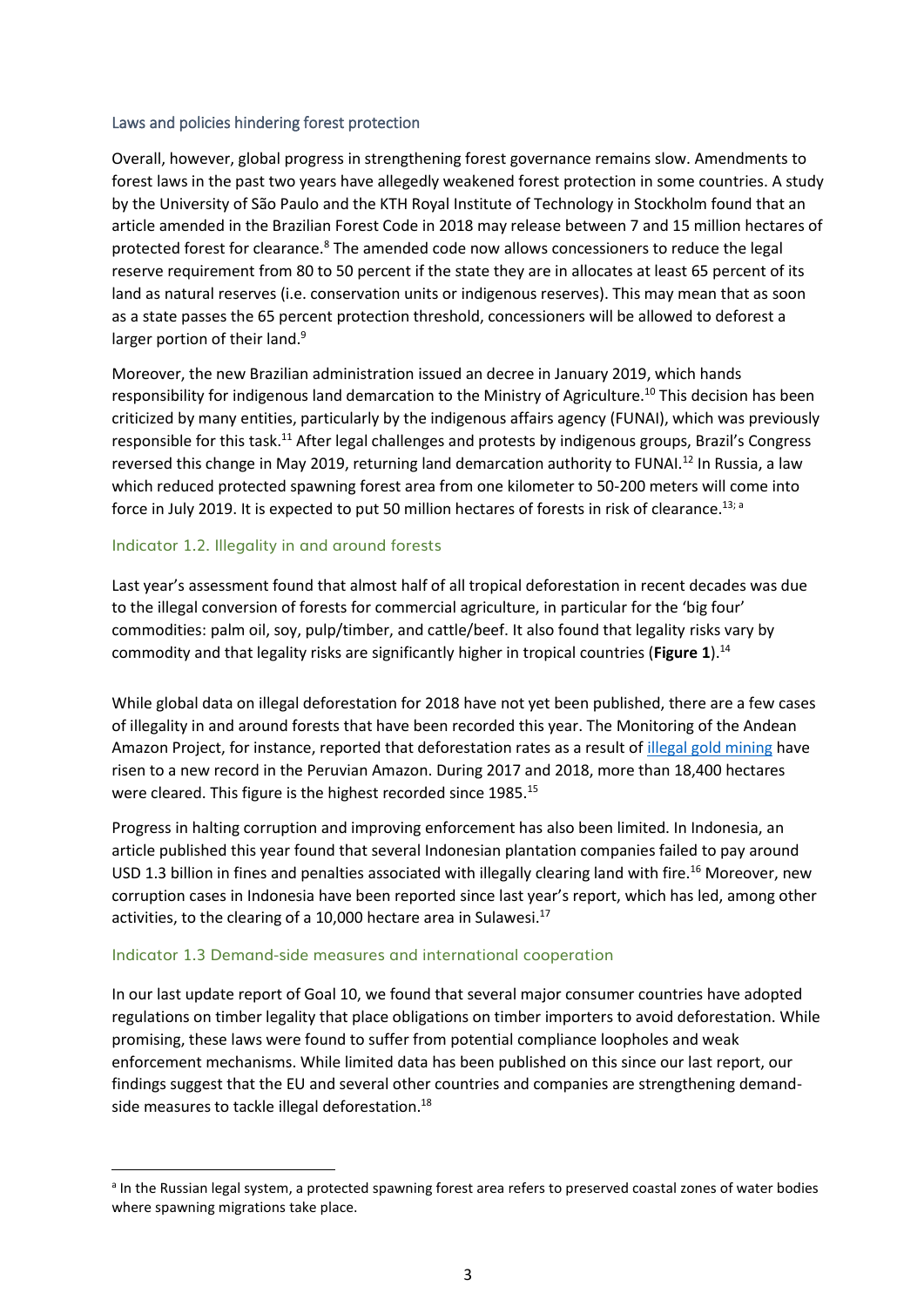#### <span id="page-3-0"></span>**Figure 1. Legality risks in forest and agricultural commodity supply chains (2017)**



Source: Climate Focus analysis based on 2017 data on country-level legality risk assessments from Nature Economy and People Connected (NEPCon)'s Sourcing Hub.

#### EU and national efforts to reduce deforestation in trade

In 2018, France adopted a far-reaching National Strategy to Combat Imported Deforestation that seeks to eliminate deforestation from imported products by 2030.<sup>19</sup> Some of its key measures include: allocating EUR 60 million of Official Development Assistance (ODA) to sustainable forest management and reforestation; creating a national platform for combating deforestation; developing zerodeforestation labels for commodities; and adopting a zero-deforestation public procurement policy by 2022.<sup>20</sup> This strategy builds on the Corporate Duty of Vigilance Law adopted in 2017, which obliges the largest French companies to assess and address their social and environmental impacts through annual publications of public vigilance plans. Non-compliance enables victims and concerned parties to access legal enforcement by taking the matter to court. $21$ 

The EU is working on a 'Deforestation and Forest Degradation – Stepping Up EU Action' initiative, which aims to publish a new EU Communication mid-2019 to develop a comprehensive approach to reduce deforestation. Possible measures will address supply chains, investment flows, regional and international cooperation, and agriculture and land governance.<sup>22</sup> In the face of the EU-Brazil trade negotiations this year, 300 Brazilian indigenous organizations and 600 European scientists signed a letter in April 2019, calling for the EU to step up its efforts to make its trade with Brazil more sustainable.<sup>23</sup>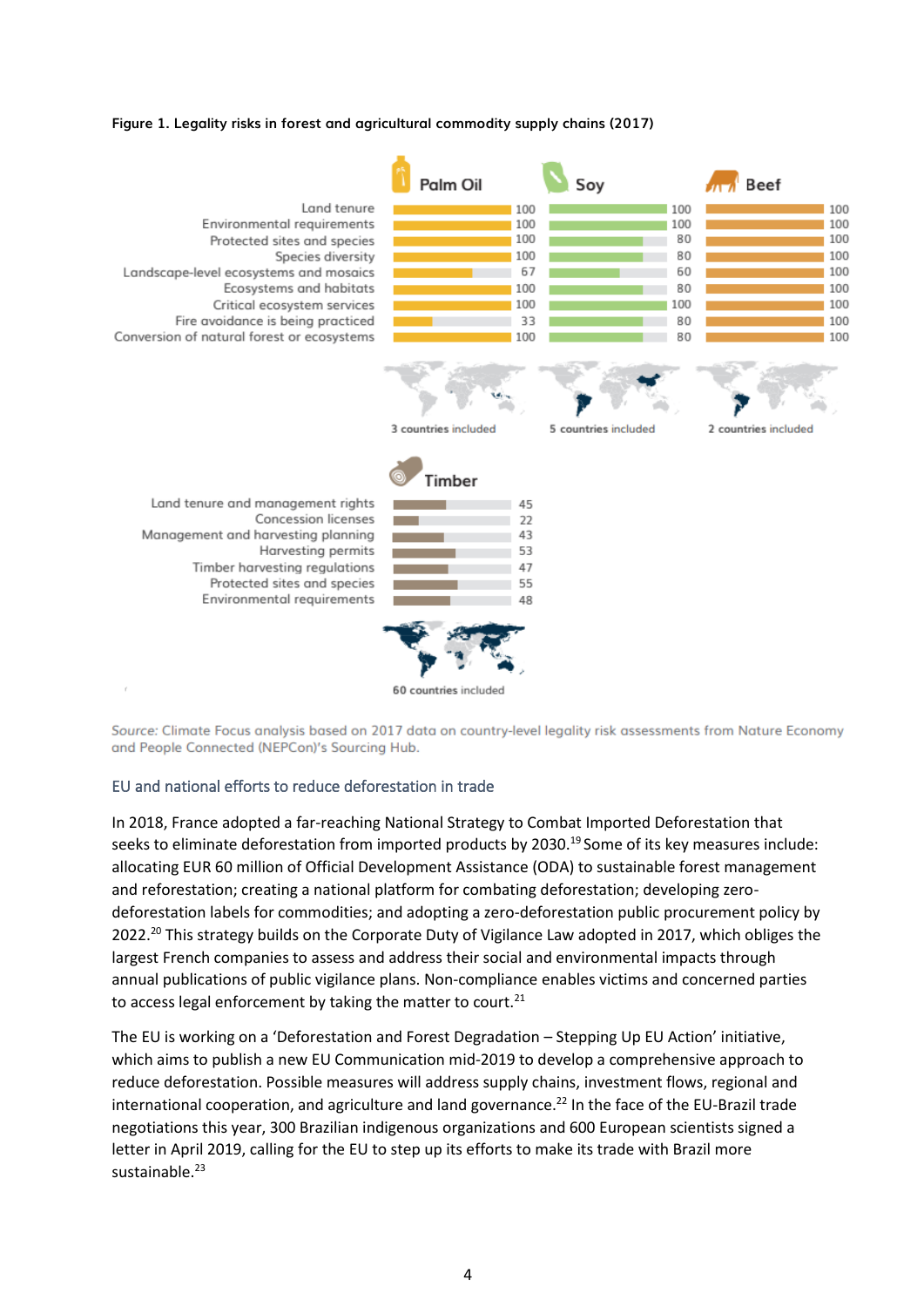Guyana has joined the list of Forest Law Enforcement, Governance and Trade (FLEGT) implementing countries, having signed its Voluntary Partnership Agreement (VPA) with the EU in November 2018 after six years of negotiations. The implementation of the VPA in Guyana could take between four to six years. A few first steps to reform the legal system have already taken place, and are expected to improve forest governance, especially by strengthening inter-governmental coordination.<sup>24</sup>

Chatham House and Climate Focus also updated the 2018 assessment on forest governance.<sup>25</sup> Among the analyzed indicators, import controls for timber were assessed in all nine countries.<sup>b</sup> The analysis found that about half of the countries or sub-national governments have full controls on importing illegal timber – the Lao People's Democratic Republic (Lao PDR), the Republic of Congo, Indonesia, Ghana, Cameroon, and Peninsular Malaysia and Sarawak. Others, like Brazil, only have partial controls. The Democratic Republic of the Congo (DRC), Papua New Guinea, and the state of Sabah in Malaysia do not have any such controls. Rather than having an explicit restriction, some countries require companies to implement a due diligence system for timber imports (e.g. Indonesia). In most of the countries the legislation applies to actors along the supply chain, rather than only first importers and, in all cases, there is a system in place to monitor and assess implementation as well as penalties for non-compliance. However, enforcement of the legislation needs to be improved in all of the countries.

#### Private sector commitments

As th[e Goal 2 update](file:///C:/Users/charlottestreck/Dropbox%20(Climate%20Focus)/All%20Projects/CFNA/719801%20-%20CLUA%20NYDF%20Assessment%202019/Goal%20www.forestdeclaration.org/goals/goal-2) illustrates, private-sector commitments to address deforestation have increased over the past five years, but their implementation is slow. Several major companies have adopted measures and policies to combat deforestation in the past year.<sup>26/27</sup> However, Global Canopy's recently published annual Forest 500 report found that, while almost half of the 500 analyzed companies working with forest-risk commodities have made commitments to eliminate deforestation from their supply chains by 2020, none of them are on track to achieving their commitment by then.<sup>28</sup> This is a striking conclusion, especially when read in combination with a recent article in the Global Environmental Change journal on the role of international trade in global emissions. It found that between 20 and 39 percent of total deforestation-related emissions between 2010 and 2014 were related to internationally traded commodities. This is larger than the percentage of fossil carbon emissions embedded in trade.<sup>29</sup>

### **Criterion 2: Transparency, participation, and access to justice**

#### Indicator 2.1 Transparency and access to information

Last year's in-depth assessment indicated that several countries adopted laws that gave citizens the right to access forest-related information. However, we also found that few countries released data proactively, and systems that made information available to the broader public were the exception. This year has seen progress in this regard in several countries, which have either implemented or are in the process of implementing measures and mechanisms to improve transparency.<sup>30</sup>

#### Progress in protecting the right of access to information

Over the last year, according to UN's Environmental Rule of Law report, access to environmental information – defined by the report as the right to seek, receive, or impart information – has improved. <sup>31</sup> As of 2017, the UN found that 96 countries protect the right of access to information in

<sup>b</sup> The assessed countries were Brazil, Cameroon, Democratic Republic of the Congo, Ghana, Indonesia, Lao People's Democratic Republic, Malaysia, Papa New Guinea, and Republic of Congo.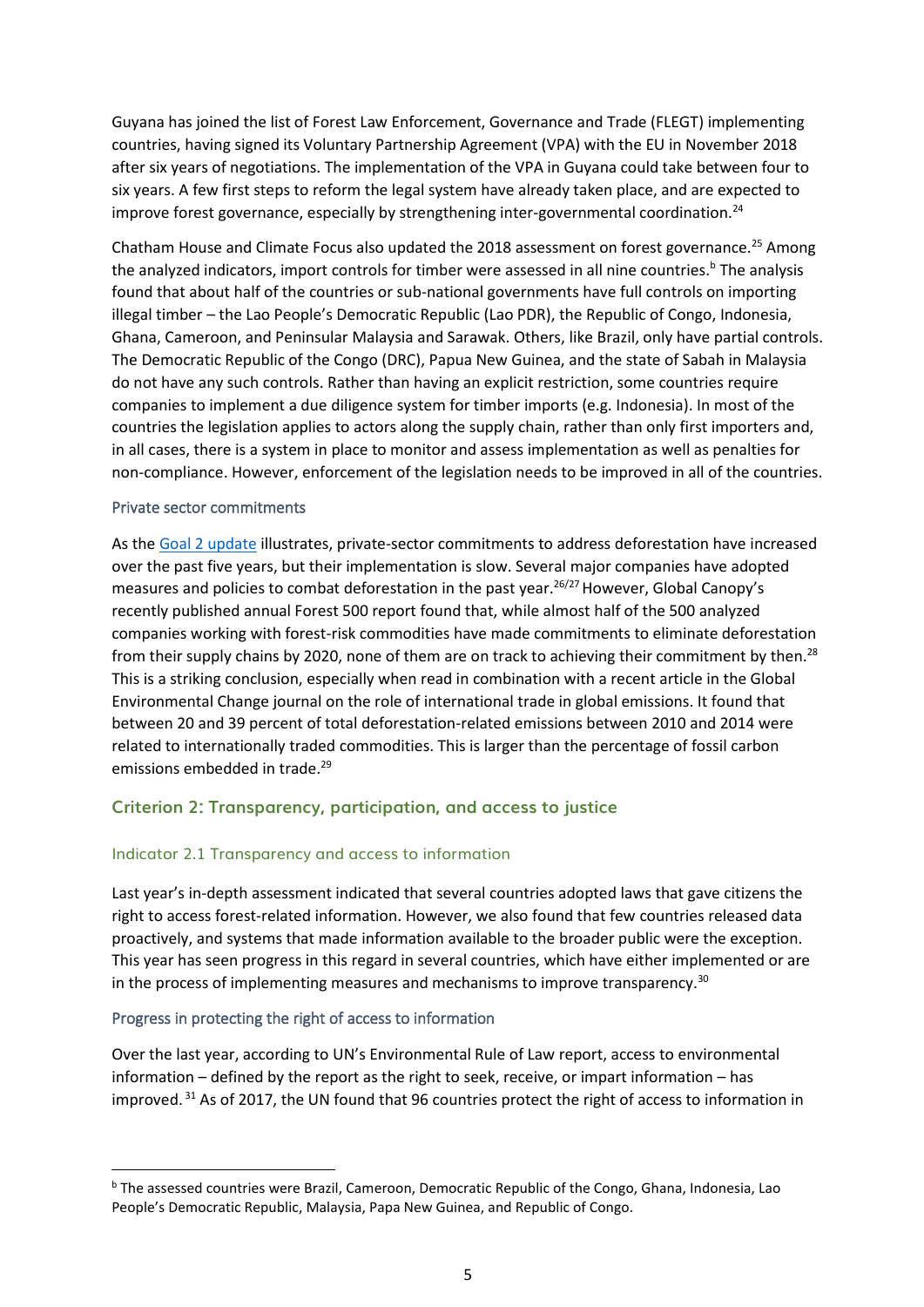their constitution and 110 countries have provisions on how to implement this right in their national laws.<sup>32</sup>

In 2019, ClientEarth launched a new online instrument to help civil society and concessioners have access to the most relevant and recent forest laws and policies, as well as governance.<sup>33</sup> Moreover, while the United States withdrew from the Extractive Industries Transparency Initiative (EITI) a year ago, other countries have not followed suit, as anticipated. Liberia's EITI standard has been suspended for missing a deadline, but progress has been recorded as the country decided to include timber in its EITI framework.

#### Implementation of the VPA's transparency annex

There have been several developments in implementing countries' VPA transparency annex. These annexes establish that information that is either difficult to access or has never been published must be made available. Vietnam, for example, has been working to map the current situation of public disclosure of information in the forest sector this year, followed by an analysis of the gaps and recommendations for public disclosure. Additionally, they aim to use their existing VNFOREST website to implement a VPA information and communications strategy. While Cameroon has a website dedicated to publishing forest-related information, it has been offline in recent months and its updating and maintenance have proven difficult.

Similarly, civil society organizations in Lao PDR are conducting a comprehensive analysis of its legal framework on transparency and access to forest information, expected to be completed mid-2019. In particular, the analysis will focus on the access to information by local communities in forest areas targeted for conversion. In Ghana, the country's Forestry Commission has developed an electronic wood tracking system (as part of its legality assurance system). This system is expected to improve access to information on logging to the exporting of timber products. It is also complemented by civil society monitoring groups to improve its enforcement.<sup>34</sup>

Lastly, the Guyanese government has committed, as part of its VPA, to enhance transparency in the concession allocation process. A first step has been a commitment to provide information pertaining to the forest allocation process such as: allocation procedures for forest concessions; allocation guidelines; criteria for allocation of forest concessions; and location maps of allocated concessions and for areas available for logging.<sup>35</sup>

#### The Indonesian OneMap initiative

In Indonesia, significant progress was achieved with OneMap. This initiative aims to resolve conflicts and clarify land holdings among stakeholders by integrating and harmonizing existing maps into one base map. The OneMap Policy Geoportal was launched in December 2018 and has so far integrated 83 of 85 thematic maps. OneMap is now moving into its third phase, namely to develop harmonization guidelines and issuing recommendations for land conflict resolution.<sup>36</sup>

#### Indicator 2.2. Participation in decision-making

Last year's assessment found that the majority of countries assessed through data from the Environmental Democracy Index provided legislation and policies to enable consultations on forestrelated policies and projects.<sup>37</sup> This year, limited new data was found for this indicator.

The update of the 2018 assessment on forest governance, conducted by Chatham House and Climate Focus, also looked into how gender is addressed in forest policymaking in the nine countries studied. The analysis found that while a majority of countries have policies that aim to improve the participation of women in policymaking, few guarantee a balanced participation in the development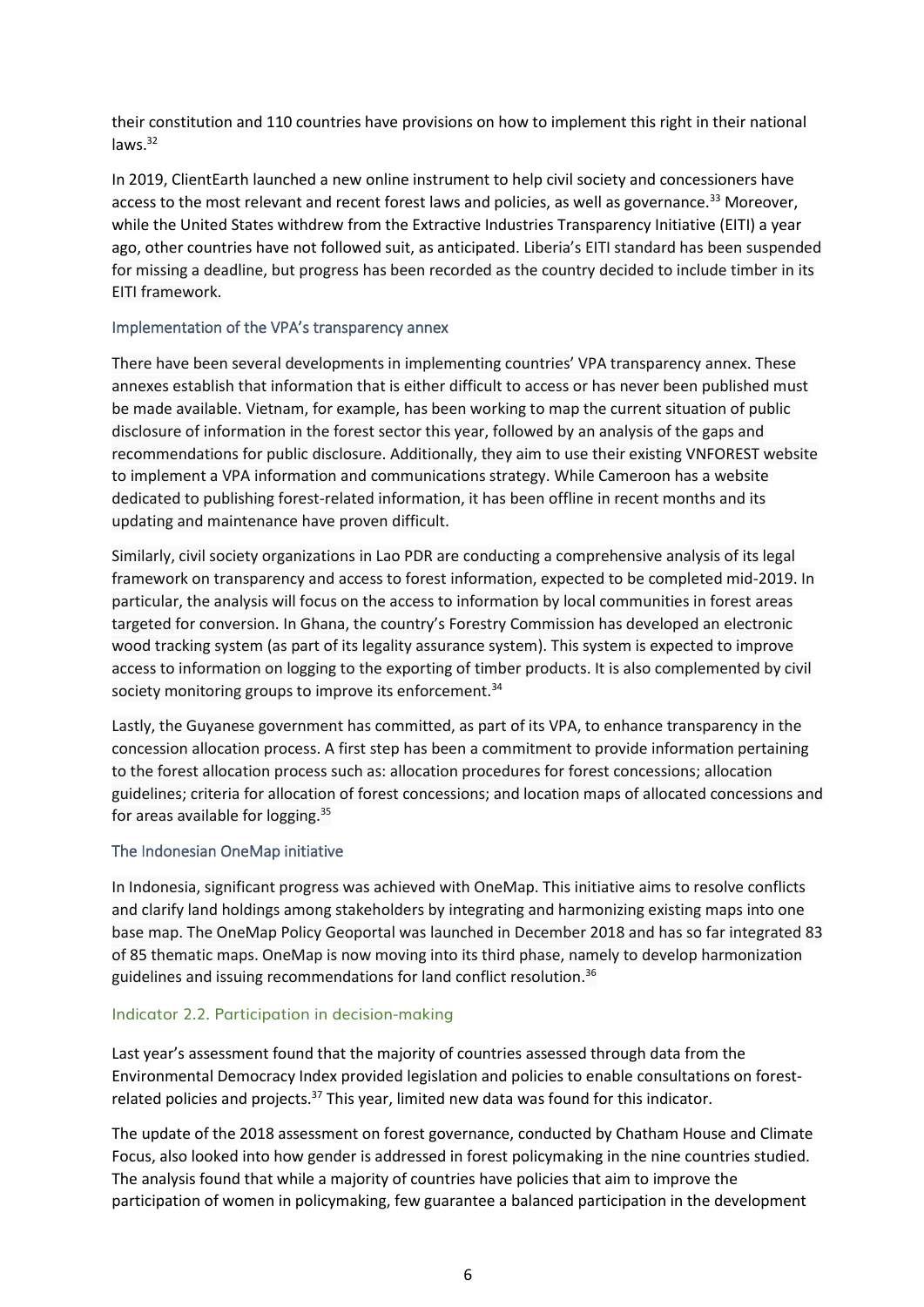and implementation of forest policies. Moreover, the study indicates that, in practice, in four of the countries assessed, women's participation in policymaking is limited. Most of the countries were found to have a designated agency on gender. However, the analysis found that none of the nine countries have formal processes in place to assess how women are impacted by forest policies.<sup>38</sup> A recent experiment suggests groups with equal gender quotas conserve more trees and share economic gains more equally. The study attributed this effect to the gender composition of the groups.<sup>39</sup>

Lastly, the UN Environmental Rule of Law report's findings support ours; the report found that a majority of countries consider participation in decision-making in their legal framework. A total of 131 countries have constitutional provision and 107 countries provide provision in environmental laws. As of 2017, 161 countries require public participation in environmental processes.<sup>40</sup>

#### Indicator 2.3 Access to justice

Last year's assessment found that most countries have laws guaranteeing the right to access judicial and administrative remedies but, in practice, these are too costly and slow to provide effective legal protection. While limited new data was found for this indicator this year, the UN Environmental Rule of Law report confirms some of our previous conclusions and sheds some new light on the topic. It found that access to justice has improved in the past decades, due particularly to an overall broadening of the criteria for standing. Some countries, such as Bolivia, even give standing (i.e. having enough cause to bring suit to a court) for nature or natural ecosystems. As of 2017, 130 countries allow citizens to bring suits based on their country's environmental legislation. The UN recognized the Philippines as one of the countries with the most inclusive standing rules.<sup>41</sup> However, access to justice globally still faces a number of challenges. For instance, ClientEarth recently submitted a complaint to the Aarhus convention compliance Committee, claiming new laws in Bulgaria may systematically restrict people, public institutions, and environmental groups' ability to go to court for environmental matters.<sup>42</sup>

## **Criterion 3: Empowering and ensuring the rights of indigenous peoples and local communities**

#### Indicator 3.1. Rights of indigenous peoples and local communities

As established in last year's Goal 10 assessment, progress in recognizing the rights of indigenous peoples and local communities (IPLCs) has been mixed. On one hand, an assessment of 41 countries by the Rights and Resources Initiative (RRI) found that the amount of forest land where IPLCs have legally recognized rights increased from 11 percent in 2002 to 15 percent in 2017.<sup>43</sup> While data on the progress between 2017 and 2019 is not yet available, evidence this year indicates that, while recognition of IPLCs continues to improve, especially at the international level, progress at the national level continues to be mixed.

#### Role of IPLCs in forest protection

Recent research from the Rights and Resources Initiative found that IPLC manage at least 17 percent (i.e. 293,061 Mt) of the total carbon stored in forests across 52 tropical and subtropical countries studied.<sup>44</sup> One third of this area (72,079 MtC) is located in areas where IPLC's tenure rights have not been recognized. The RRI study highlights the role IPLCs play in carbon storage not only by protecting trees but also vast reservoirs of carbon in the soil that would be otherwise released. It also supports our finding in last year's report, that when IPLCs hold secure rights to their land, it is less likely to be deforested.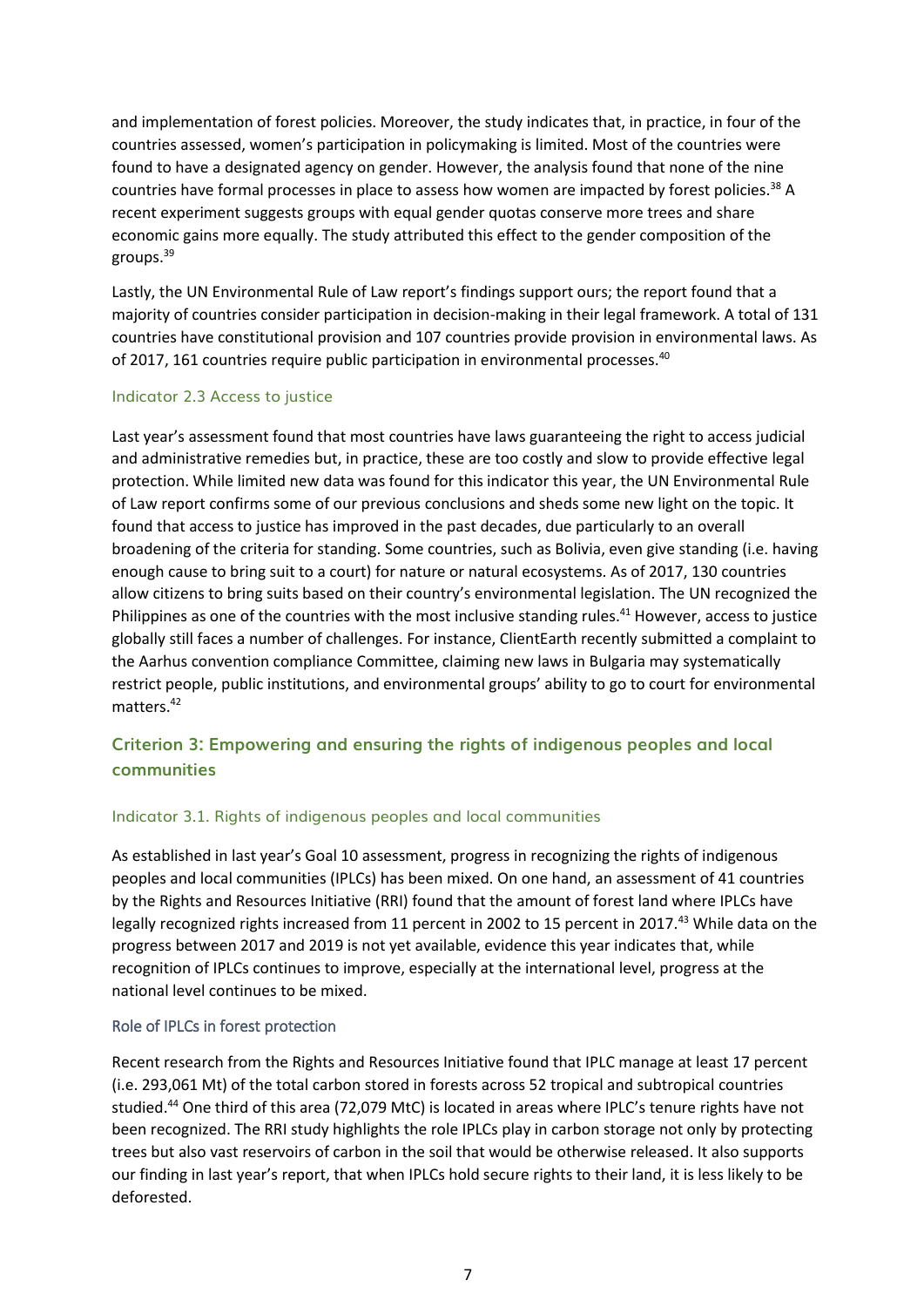Forest defenders face significant risks as they seek to control and manage their traditional lands. At least 164 forest and land defenders were killed in 2018, according to Global Witness.<sup>45</sup> **Box 1** examines the violence perpetuated against indigenous peoples and local communities in Indonesia.

#### **Box 1. Indonesia's land rights defenders fight criminalization and violence**

In 2015, on the island of Sumatra, a rights activist and farmer named Indra Pelani was brutally beaten and killed. The alleged offenders were security guards at a nearby forestry plantation owned by Asia Pulp and Paper.<sup>46</sup> The conflict was emblematic of the all-too-common violence against and criminalization of indigenous peoples and local communities (IPLCs) in Indonesia, largely due to the overlap of commercial agribusiness and forestry concessions with customarily claimed lands. One report found evidence of 1,769 land related conflicts from 2015-2018, leading to 940 arrests of land rights defenders, 546 people tortured, 51 shot, and 41 killed.<sup>47</sup> Currently, 437 ongoing land conflicts involve 250,000 people across 4 million hectares of contested land.<sup>48</sup>

The non-recognition of IPLC customary land rights underlies many of these conflicts, with the government unilaterally awarding commercial concessions without community input.<sup>49</sup>, Concessions cover over 30 percent of Indonesia's land area, while IPLCs lay claim to at least 40 million hectares (20 percent). of forests and land. Concessions also account for more than two fifths of nationwide deforestation from 2001-2016.<sup>50</sup> When IPLCs resist the destruction of their forests and landscapes, they are often criminalized. A landmark series of hearings by Indonesia's Human Rights Commission revealed the criminalization of IPLCs as palm oil companies and other agribusinesses sought to convert their forests to monoculture crops. <sup>51</sup> The Commission recommended the recognition of community land rights as the long-term solution to criminalization and protecting forests.<sup>52</sup>

A landmark 2014 decision by Indonesia's Supreme Court on Customary Forests provided the legal support to recognize community land rights. However, even as the Jokowi administration has promised to scale up customary forest rights recognition, entrenched commercial and bureaucratic interests have stalled efforts.<sup>53</sup> As yet, only 0.03 million hectares have been recognized. Meanwhile, organizations like Aliansi Masyarakat Adat Nusantara and other civil society organizations are working to mitigate criminalization through interim measures such as an Anti-Criminalisation fund, even as they continue the larger fight for secure rights.

#### Recognition of IPLCs on the international stage

At the global level, rights of IPLCs received recognition in the 24<sup>th</sup> session of the United Nations Framework Convention on Climate Change (UNFCCC) Conference of the Parties, where the Local Communities and Indigenous Peoples Platform (LCIPP) was launched (**Box 2**). This body is intended to link the international climate negotiations with IPLCs by

- strengthening the knowledge, technologies, practices and efforts of IPLCs related to responding to climate change
- facilitating the exchange and share best practices and lessons learned related to mitigation and adaptation
- integrating and enhancing the engagement of IPLCs in the UNFCCC process<sup>54</sup>

While the platform has only recently been launched, journalists have already pointed out potential challenges for its operationalization. The decision creating the LCIPP Facilitative Working Group emphasizes that the platform may not encourage any action that may 'dismember or impair' the sovereignty of a state.<sup>55</sup> Climate Home News reported that this statement was pushed by the Chinese government, and may have been an attempt to prevent local communities in China (i.e. Tibetans or Taiwanese) to seek recognition under the LCIPP.<sup>56</sup>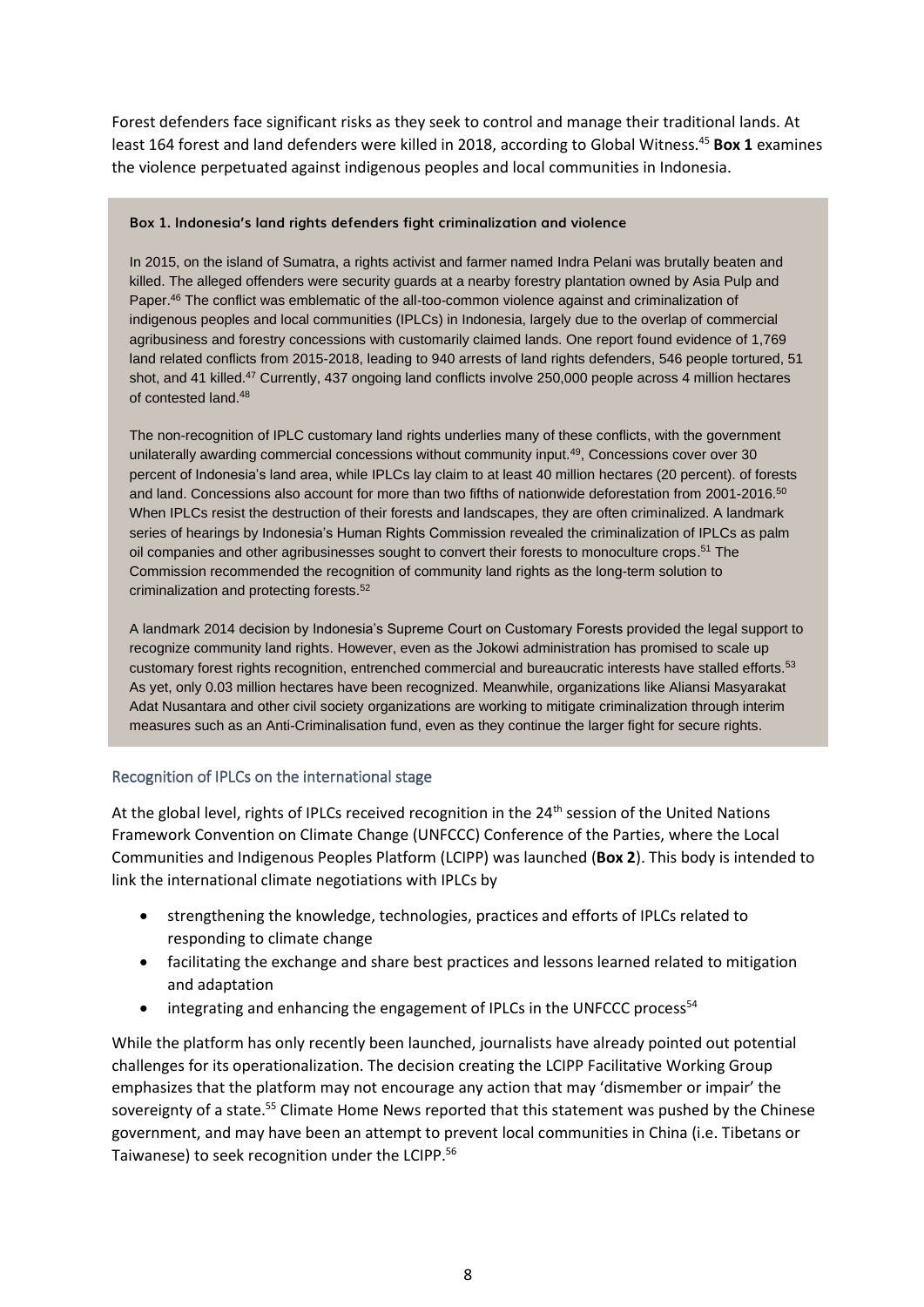#### **Box 2. Toward effective participation of indigenous peoples on global climate change mitigation and adaptation**

The United Nations Framework Convention on Climate Change (UNFCCC) Local Communities and Indigenous Peoples Platform (LCIPP) was first established in 2015 under the Paris Agreement (Decision 1/CP.21). The LCIPP is intended to increase engagement of these communities through, inter alia, "facilitat[ing] the exchange of experience and the sharing of best practices and lessons learned related to mitigation and adaptation in a holistic and integrated manner."

Most important for the process of its operationalization, during COP24 parties to the UNFCCC agreed to launch a Facilitative Working Group (FWG) to LCIPP, which will be composed of seven party representatives and seven indigenous representatives. The FWG will also be open to having local community representatives once a constituency is established under the UNFCCC. This is the first time that a UN agency will provide for direct and equal participation of indigenous peoples in fulfillment of their right to participate in decision-making as affirmed in Article 18 of the UN Declaration, allowing officially non-state parties to negotiate on an equal level as parties.

Furthermore, the Indigenous Peoples Major Group for Sustainable Development, Rights and Resources Initiative, and the Global Landscapes Forum (GLF) are partnering to develop a set of global principles – called The Gold Standard – to guide future actions and investments in conservation, restoration, climate action, management, and development in rural landscapes.<sup>57</sup> The principles are grounded in international law, go beyond the usual 'do no harm' minimum standards, and are designed to create a race to the top by including best practice standards. This Gold Standard will leverage investment by conservation and development organizations alike to support rights-based approaches to conservation and landscape development. A large consultation process is now underway, and proponents aim to earn adoption and endorsement by the GLF and its Charter Members by late 2019, and other organizations by early 2020.

#### National successes and challenges on the recognition of IPLCs

Over the last year, indigenous rights improved in Cambodia. A governor of the northeastern province of Ratanakiri instructed the Ministry of Agriculture to remove 64 areas from concessions, which were recognized as indigenous lands of 12 communities. The government had granted this area, which amounted to around 19 thousand hectares, to a Vietnamese rubber company 10 years ago.<sup>58</sup>

This year, however, IPLCs at the local level have faced a number of challenges. The Indigenous World book series by the International Work Group of Indigenous Affairs (IWGIA) has, for the past 33 years, highlighted an increasing trend towards harassing and criminalizing IPLCs.<sup>59</sup> The 2019 publication reveals an increase in 2018 in the reporting of illegal surveillance, arbitrary arrests, travel bans to prevent free movement, threats, dispossession, and killings. In Bangladesh, for instance, 117 indigenous protesters face false charges, 75 of whom were arrested in 2018. The report also concludes that of the 400 environmental and human rights activists killed in 2017, 40-50 percent were indigenous leaders or community members.<sup>60</sup>

In India, forest dwellers face eviction after a supreme court decision ruled that indigenous people were living illegally in forest lands. Depending on the size of the families, more than five to seven million people could be evicted by July 2019.<sup>61</sup> In Brazil, the first 100 days of the new government's presidency has seen a rise in armed invasions on indigenous peoples' lands. Even before the new administration began begun, a 150 percent spike in land invasions was recorded by the Indigenous Missionary Council (CIMI) during his election campaign.<sup>62</sup> Deforestation during November 2018 and 2019 was also recorded in indigenous reservations, which saw a tree loss of almost 27  $km<sup>2.63</sup>$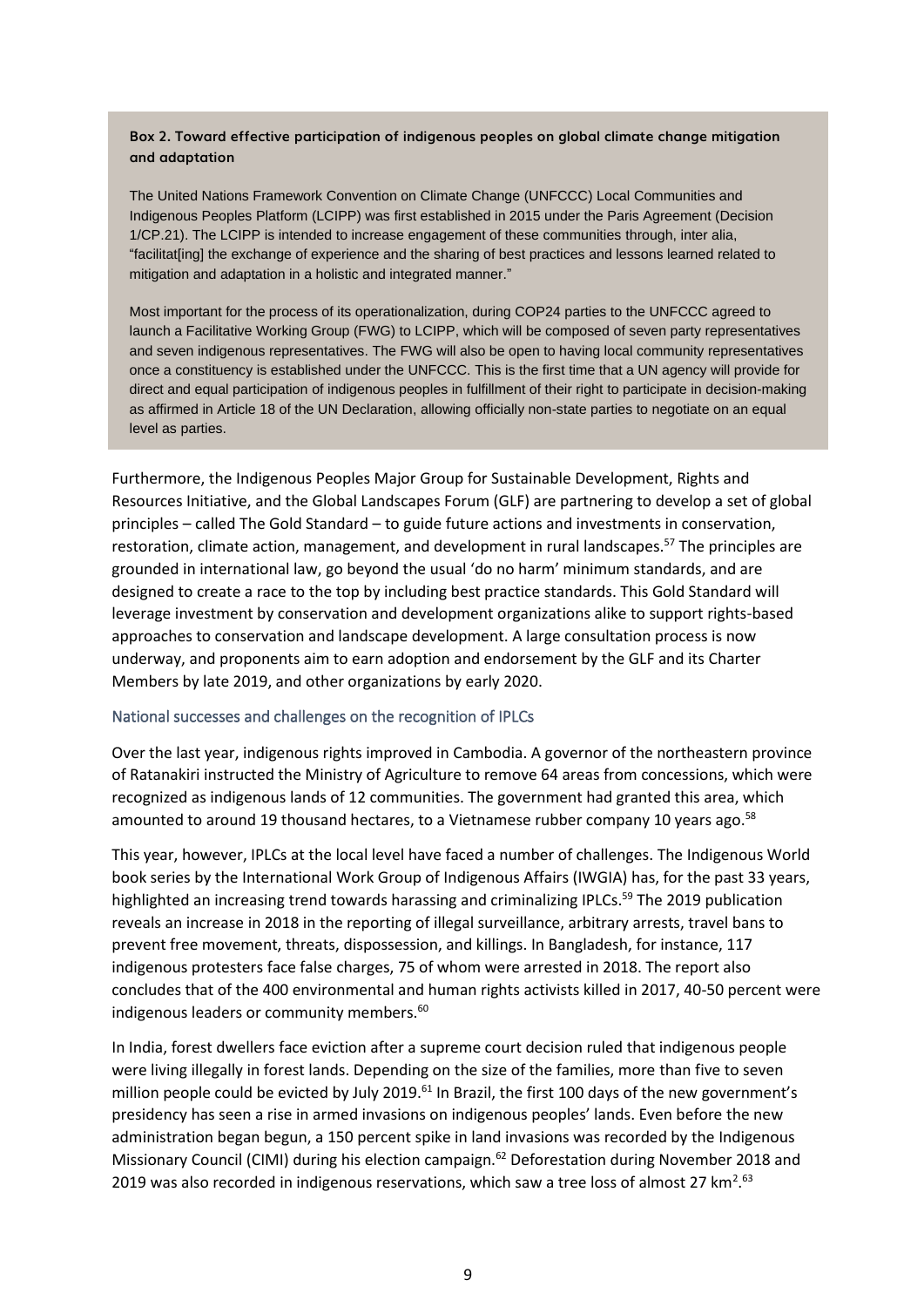In the DRC, tensions between IPLCs and a Canadian oil palm company, Feronia, have been reported in recent months. Feronia has allegedly been involved in the illegal occupation of IPLCs' lands, as well as forcing the displacement of people.<sup>64</sup> [Tension between extractive industries with IPLCs](forestdeclaration.org/goals/goal-3) in Latin America has also led to several protests across the continent (e.g. in Brazil, Colombia and Bolivia). A common message behind these protests is denouncing the violations of IPLCs' rights by extractive industries.

Lastly, a 2019 Landmark report found that, while a 2013 constitutional court decision in Indonesia significantly improved the formality of indigenous people's tenure rights, only two percent of national land has been recognized as customary forests so far.<sup>65</sup>

#### Indicator 3.2. Empowerment of communities

Last year's report found that aggregate data on the empowerment of IPLCs is unavailable. However, evidence suggested that communities which were able to form locally controlled forestry businesses benefited from more local empowerment. Moreover, we found that while effective international development finance can support empowerment, too little finance reaches communities.<sup>66</sup>

Our analysis this year concluded that donors continue to allocate comparatively little development assistance to the empowerment of IPLCs. Although no specifications on IPLCs were made, the Organisation for Economic Co-operation and Development (OECD) Development Assistance Committee released figures this year on contributions to women's empowerment. It found that, on average, 30 countries allocated USD 44.8 billion between 2016 and 2017 to projects related to women's empowerment.<sup>67</sup> On the national level, a few cases of IPLC businesses backed by governments were recorded. The Australian government introduced targets for awarding contracts to indigenous businesses in 2015, as well as a new financial support system in 2018.<sup>68</sup> In Morocco, the government plans to increase support for rural women engaged in agroforestry systems, such as planting olive and fig trees.69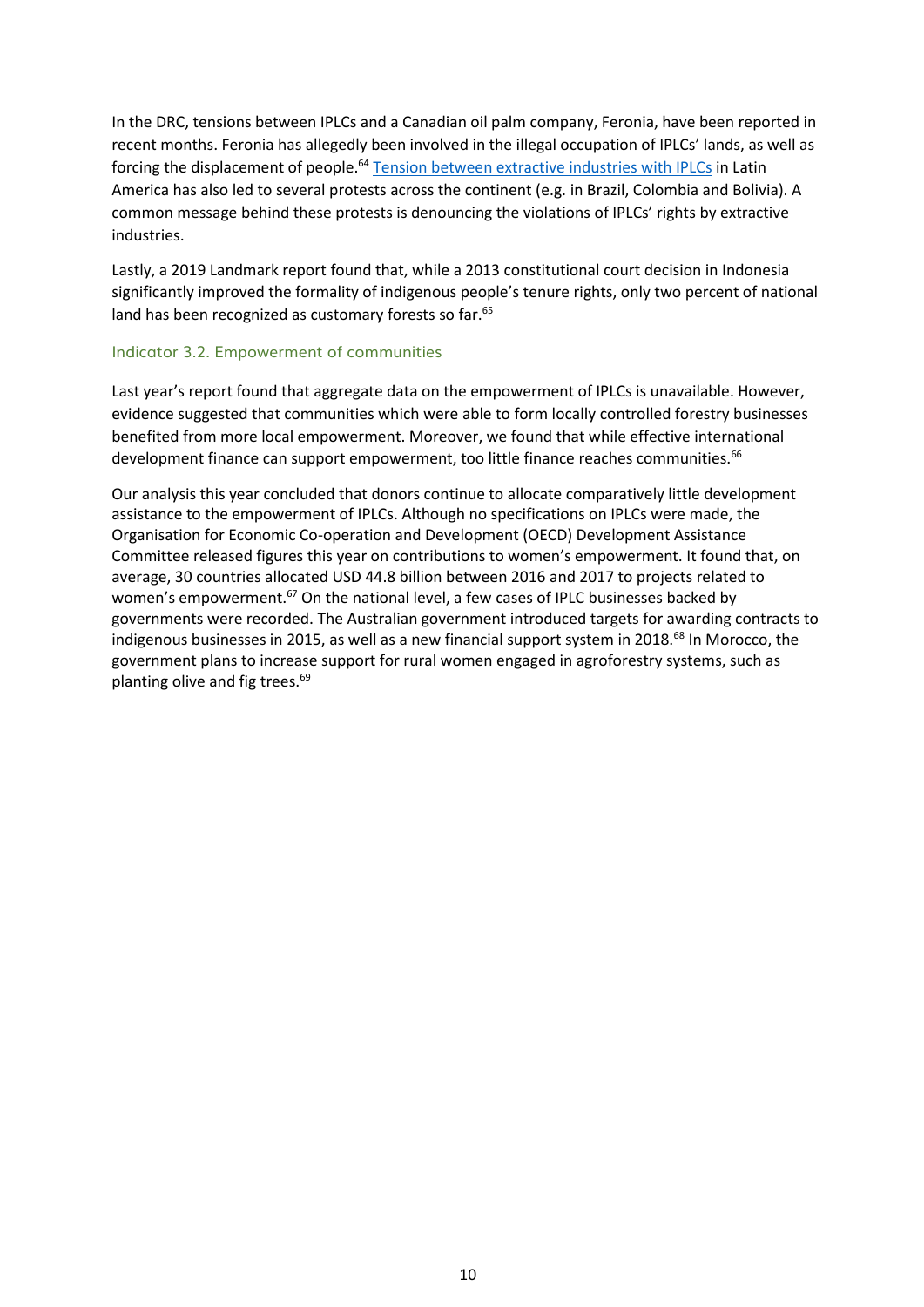## **Endnotes**

<sup>4</sup> NYDF Assessment Partners. (2018).

<sup>6</sup> This commitment is part of the Cocoa and Forest Initiative, launched in 2017 at the UN COP. Read more at The Sustainable Trade Initiative. (2019). *Action Plans to End Deforestation Released by Governments of Côte d'Ivoire and Ghana and Leading Chocolate & Cocoa Companies*. [https://bit.ly/2GJs6Mw.](https://bit.ly/2GJs6Mw)

 $\frac{1}{7}$  The Sustainable Trade Initiative. (2019).

<sup>8</sup> Freitas, F., Sparovek, G., Berndes, G., & Oskar Englund, M. (2018). Potential increase of legal deforestation in Brazilian Amazon after Forest Act revision. *Nature Sustainability*, *1*, 665–670.

<sup>9</sup> Freitas, F. et al. (2018).

<sup>10</sup> Atos do Poder Executivo. *Medida Provisoria N 870, de 1 Janeiro de 2019*. (2019)[. https://bit.ly/2s7A6Pb.](https://bit.ly/2s7A6Pb.)

<sup>11</sup> Bradford, S., & Torres, M. (2019). Bolsonaro hands over indigenous land demarcation to agriculture ministry. *Mongabay Environmental News*[. https://bit.ly/2Qq9bYO.](https://bit.ly/2Qq9bYO)

<sup>12</sup> Mendes, K. (2019, June 5). Brazil's Congress reverses Bolsonaro, restores Funai's land demarcation powers. *Mongabay Environmental News*[. https://news.mongabay.com/2019/06/brazils-congress-reverses-bolsonaro-restores-funais-land-demarcation-powers/.](https://news.mongabay.com/2019/06/brazils-congress-reverses-bolsonaro-restores-funais-land-demarcation-powers/) <sup>13</sup> WWF Russia. (2019). WWF and Greenpeace: starting from 1 July, Russia will start losing protected forests and fish resources.

[https://bit.ly/2IXLneD.](https://bit.ly/2IXLneD)

<sup>14</sup> NYDF Assessment Partners. (2018).

<sup>15</sup> Finer M, M. (2019). Minería Aurífera alcanza Máximo Histórico en la Amazonía Sur Peruana. *MAAP*[. https://bit.ly/2Pxo0tD.](https://bit.ly/2Pxo0tD)

<sup>16</sup> AP News Agency. (2019). Indonesia land-burning fines unpaid years after disastrous fires. *Aljazeera*[. https://bit.ly/2IfbjE0.](https://bit.ly/2IfbjE0)

<sup>17</sup> Jong, H. N. (2019). Indonesian minister blasted over palm permit for graft-tainted concession. *Mongabay Environmental News*. [https://bit.ly/2tBazyO.](https://bit.ly/2tBazyO)

<sup>18</sup> NYDF Assessment Partners. (2018).

<sup>19</sup> Ministere de la Transition Ecologique et Solidaire. *Strategie nationale de lutte contre la deforestation importee 2018-2030*. (2018).

<sup>20</sup> Ending deforestation caused by importing unsustainable products. (2018). *Gouvernement.fr*[. https://bit.ly/2Q4OC8g.](https://bit.ly/2Q4OC8g)

<sup>21</sup> European Coalition for Corporate Justice (2017). The French Duty of Vigilance Law - Frequently Asked Questions.

<http://corporatejustice.org/documents/publications/french-corporate-duty-of-vigilance-law-faq.pdf>

<sup>22</sup> European Commission. (2018). *European Commission announces action on deforestation*[. https://bit.ly/2vp6Cy0](https://bit.ly/2vp6Cy0)

<sup>23</sup> Kehoe, L., Reis, T., Virah-Sawmy, M., Balmford, A., & Kuemmerle, T. (2019). Make EU trade with Brazil sustainable. *Science*, *364*(6438), 341.

<sup>24</sup> EU FLEGT. (2019). The Guyana-EU Voluntary Partnership Agreement[.https:/bit.ly/2UY5Nvv](https://bit.ly/2UY5Nvv)

<sup>25</sup> Climate Focus and Chatham House. (2019). Assessment of government forest policy in nine countries.

<sup>26</sup> Starling Verification. (n.d.). *Starling*[.http:/www.starling-verification.com/](http://www.starling-verification.com/)

<sup>27</sup> Environmental Investigation Agency. (2019). *Promises in Practice: The limited reliability of voluntary "No Deforestation" commitments in Papua's palm oil plantations*[. https://bit.ly/2vnuBNY.](https://bit.ly/2vnuBNY)

<sup>28</sup> Rogerson, S. (2019). *Forest 500 annual report 2018*[. https://bit.ly/2IKgZ8n.](https://bit.ly/2IKgZ8n.)

<sup>29</sup> Pendrill, F., Persson, U. M., Godar, J., Kastner, T., Moran, D., Schmidt, S., et al. (2019). Agricultural and forestry trade drives large share of tropical deforestation emissions. *Global Environmental Change*, *56*, 1–10.

http://www.sciencedirect.com/science/article/pii/S0959378018314365.

<sup>30</sup> NYDF Assessment Partners. (2018).

<sup>31</sup> UNEP. (2019).

<sup>32</sup> UNEP. (2019).

<sup>33</sup> Client Earth Logbook. (2019)[. https://logbook.clientearth.org/.](https://logbook.clientearth.org/)

<sup>34</sup> N.a. (2018). *Transparency and the timber trade: under construction*. Forest Watch Special FLEGT VPA Update.

<sup>35</sup> EU FLEGT. (2019). The Guyana-EU Voluntary Partnership Agreement. [https:/bit.ly/2UY5Nvv](https://bit.ly/2UY5Nvv)

<sup>36</sup> Pradana, A. (2018). Three Strategies Government Should Do Following the Launch of One Map Geoportal. WRI Indonesia.

[https://bit.ly/2u7wiPg;](https://bit.ly/2u7wiPg) Umali, T. (2018). One Map Policy Geoportal to solve land conflicts in Indonesia. OpenGov Asia[. https://bit.ly/2HvBjJl;](https://bit.ly/2HvBjJl)

Gokkon, B. (2018). One Map to Rule Them All: Indonesia Launches Unified Land-Use Chart. *Mongabay Environmental News*. <https://bit.ly/2u2eYLt>

<sup>37</sup> NYDF Assessment Partners. (2018).

38 Climate Focus and Chatham House. (2019). Assessment of government forest policy in nine countries.

39 Cook, N., Grillos, T., & Andersson, K. P. (2019). Gender quotas increase the equality and effectiveness of climate policy interventions.

*Nature Climate Change*, *9*, 330–334. <sup>40</sup> UNEP. (2019).

<sup>41</sup> UNEP. (2019).

<sup>42</sup> ClientEarth. (2018). Campaigners challenge Bulgarian state over assault on access to justice. *ClientEarth*[. https://bit.ly/2GIohHn.](https://bit.ly/2GIohHn)

<sup>43</sup> NYDF Assessment Partners. (2018).

<sup>44</sup> Frechette, A., Ginsburg, C., & Walker, W. (2018). *A Global Baseline of Carbon Storage in Collective Lands*.

<sup>45</sup> Global Witness. (2019). *Enemies of the State? How governments and business silence land and environmental defenders*.

<https://www.globalwitness.org/en/campaigns/environmental-activists/enemies-state/>.

<sup>46</sup> Moodie, A. (2015, April 1). Death of an Indonesian farmer: are companies doing enough to protect local communities? *The Guardian*. [https://www.theguardian.com/sustainable-business/2015/apr/01/indonesia-farmer-death-aisa-pulp-paper.](https://www.theguardian.com/sustainable-business/2015/apr/01/indonesia-farmer-death-aisa-pulp-paper)

<sup>47</sup> KPA. (2018). *Masa Depan Reforma Agraria Melampaui Tahun Politik*.

http://kpa.or.id/publikasi/baca/laporan/30/Catahu\_2018: Masa Depan\_Reforma\_Agraria\_Melampaui\_Tahun\_Politik/.

<sup>1</sup> NYDF Assessment Partners. (2018). *Improving Governance to Protect Forests: Empowering People and Communities, Strengthening Laws and Institutions - New York Declaration on Forests Goal 10 Assessment Report. Coordinated by Climate Focus with support from the Climate and Land Use Alliance*. [https://forestdeclaration.org/images/uploads/resource/2018\\_Goal10\\_FocusReport\\_Full.pdf](https://forestdeclaration.org/images/uploads/resource/2018_Goal10_FocusReport_Full.pdf)

<sup>2</sup> UNEP. (2019). Environmental Rule of Law: First Global Report.

<sup>3</sup> UNEP. (2019).

<sup>5</sup> Weisse, M., & Goldman, L. (2018). 2017 Was the Second-Worst Year on Record for Tropical Tree Cover Loss. *Global Forest Watch Blog*. [https://bit.ly/2W9mTmn.](https://bit.ly/2W9mTmn)